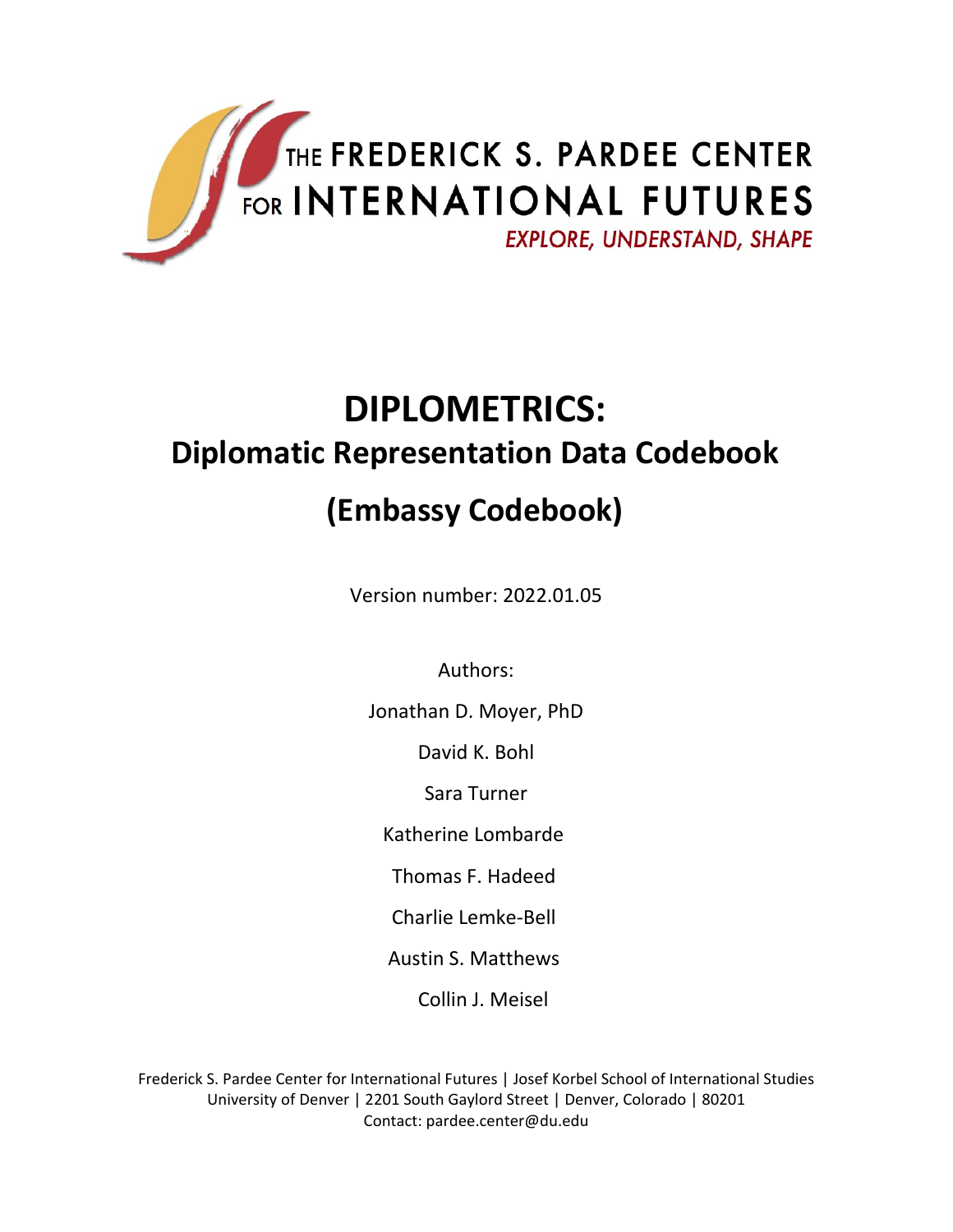### **ACKNOWLEDGEMENTS**

The authors would like to thank the following people who coded Diplomatic Exchange for this project: David Bohl, Alison Burt, Ara Go, Ben Harris, Steve Hedden, Mike King, Tim Powers, Sara Turner, Katherine Lombarde, Alexandra Kurkul, Noah Curtin, Alexander Bergh, Thomas Hadeed, Charlie Lemke-Bell, Sebastian Injac, and Michael Kori, among others. This project would not have been possible without their perseverance and hard work. We would also like to thank Professor Barry Hughes for his invaluable insight and support from conceptualization of this subject to data collection and analysis. Lastly, we extend our gratitude to the U.S. government for providing support for this project.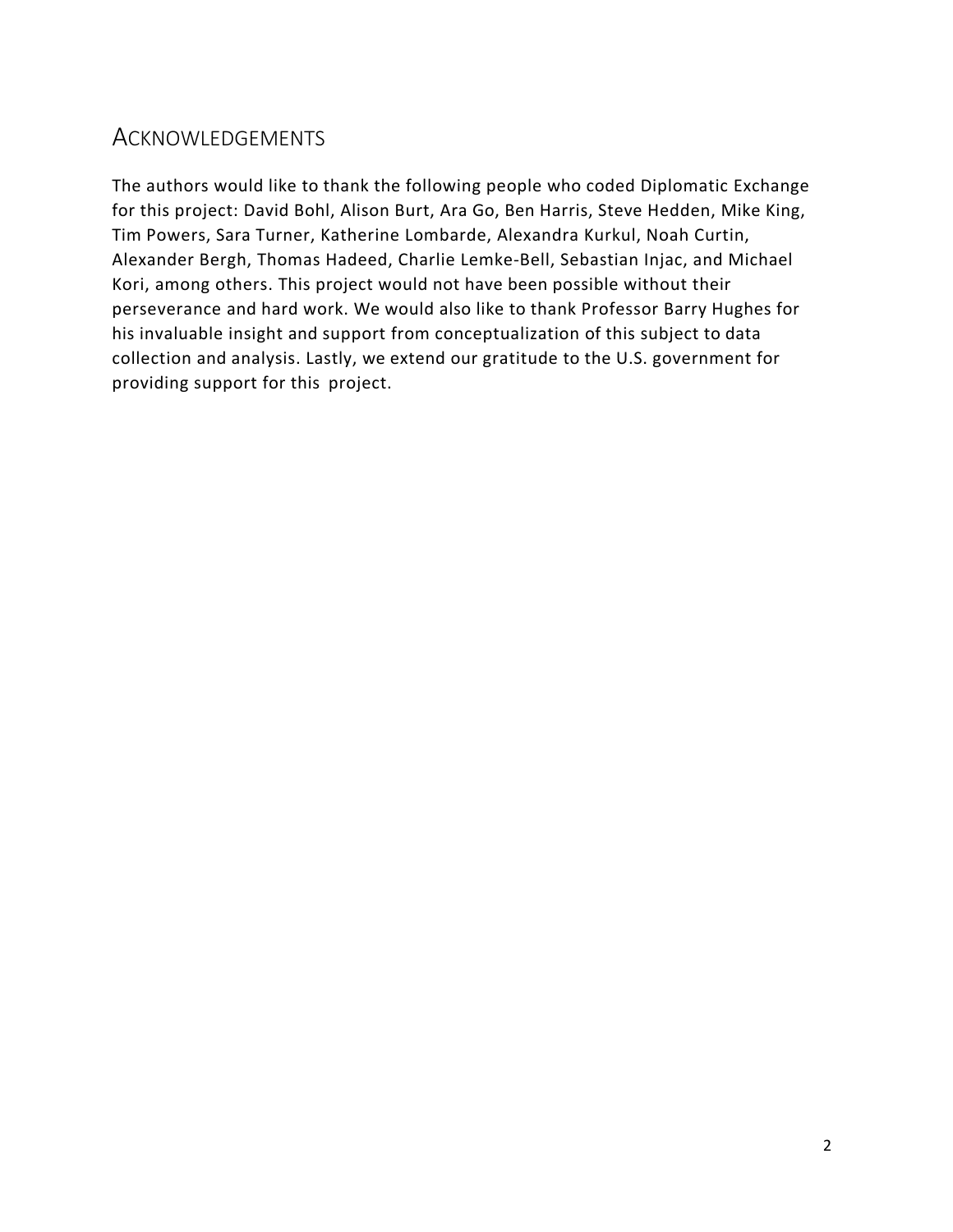### **CONTENTS**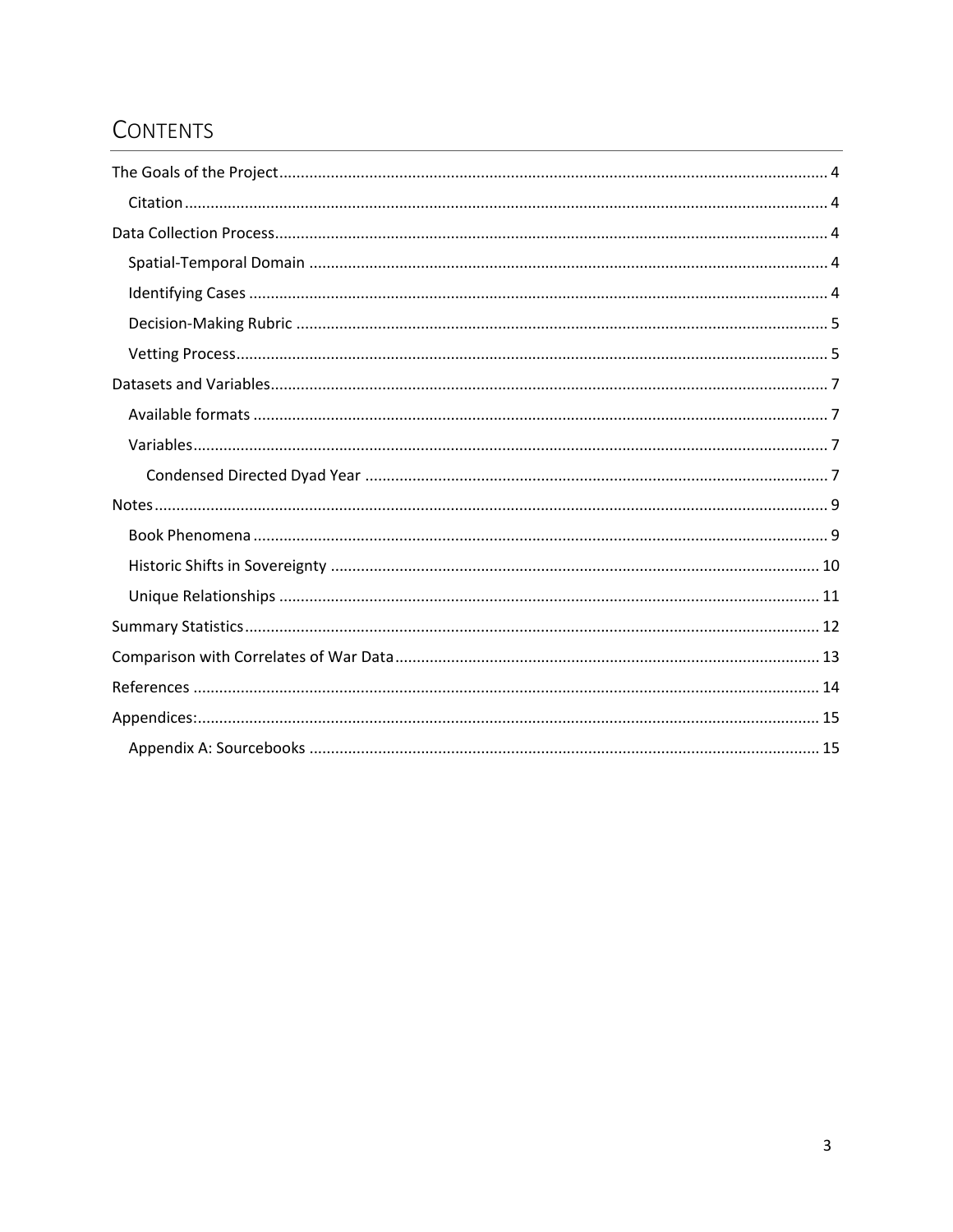### <span id="page-3-0"></span>THE GOALS OF THE PROJECT

The goal of this project was to collect data on diplomatic relations between states across time. This represents both an update and an extension of previous work done first by David Singer and Melvin Small as part of the Correlates of War Project, and most recently updates by Resat Bayer at Koc University (Singer and Small 1966; Singer and Small 1973; Resat Bayer 2006).

#### <span id="page-3-1"></span>**CITATION**

Cite as follows:

Moyer, Jonathan D., David K. Bohl, Sara Turner, Katherine Lombarde, Thomas Hadeed, Charlie Lemke-Bell, Austin S. Matthews, and Collin J. Meisel. "Diplomatic Representation Data Codebook." Diplometrics. Denver, CO: Frederick S. Pardee Center for International Futures, Josef Korbel School of International Studies, University of Denver, 2022.

Moyer, Jonathan D., Sara Turner, and Collin J. Meisel, "What are the drivers of diplomacy? Introducing and testing new annual dyadic measures of diplomatic exchange," *Journal of Peace Research* 58, no. 6 (2021): 1300–1310.

### <span id="page-3-2"></span>DATA COLLECTION PROCESS

#### <span id="page-3-3"></span>SPATIAL-TEMPORAL DOMAIN

The Data collected span the years from 1960 to 2020 and utilize the Members of the Interstate System (developed elsewhere as part of this project) country list containing nearly 300 state entities across time (Jonathan Moyer, David Bohl, and Sara Turner 2014). Although data were collected back to 1959, this year was not included in the final data set because it only contained entries for states in Europe, and did not represent a full collection of cases for the world.

#### <span id="page-3-4"></span>IDENTIFYING CASES

The Europa Yearbooks were utilized to compile data on the number of embassies hosted in country. For years 1960, 1961, and 1962 the book reports representatives sent to other countries (See Appendix A for a full listing of Europa Yearbooks used). Those years were coded to match the format of the rest of the series. Each book, published by year, contains a chapter for each country and a list of diplomatic representatives in that country (or sent by that country, for 1960-1963). A case was defined as any instance in which the books gave an indication of some form of representation above the level of recognition even if this representation was not specifically identified.

Data collection occurred on a year-by-year basis using the Europa World Year Books and beginning in 2013 and moving backwards in time. The Europa yearbooks are structured so that each country has its own chapter in the book, within which exist sections covering different topics of interest. This project coded information from the 'Diplomatic Representation' section of each Country chapter. This section of the book contained information on embassies hosted within or accredited to the Country named in the Chapter. To distinguish the host country from the countries sending representation we use the term hosting or host country to describe the country in which the embassies being recorded are located, and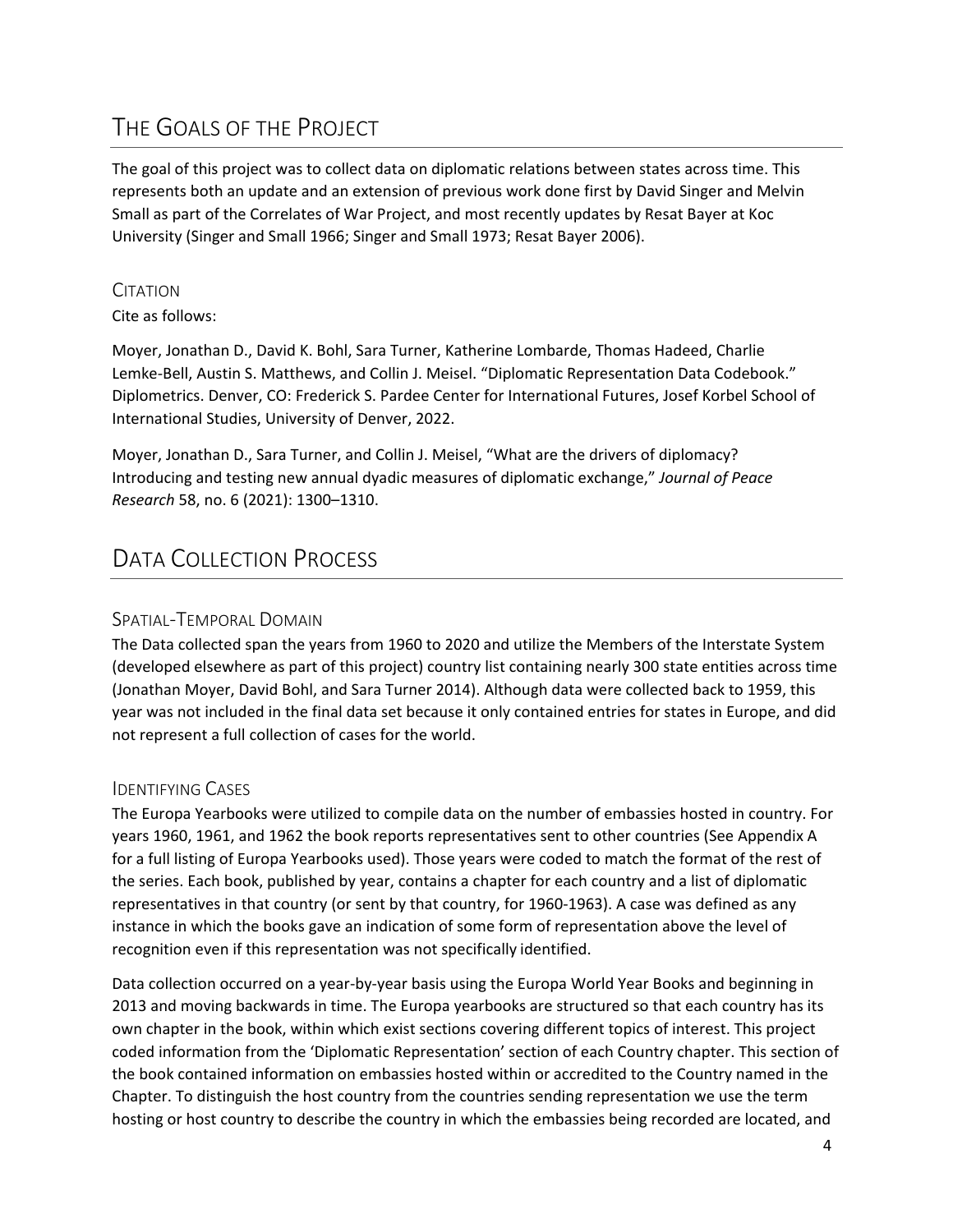the term sending or guest country to describe the country whose interests an embassy represents.

#### <span id="page-4-0"></span>DECISION-MAKING RUBRIC

A decision-making rubric was created to address a number of challenges facing this project due to historic shifts in sovereignty, unique relationships, and cases in which book information was selfcontradicting or suggestive of error.

#### **Historic Shifts in Sovereignty**

*Country births and deaths* – In several cases Europa reporting lagged changes in membership in the interstate system. For example, instances of Yemen Arab republic and Yemen People's Republic were reported post-1991, the date when reunification occurred in our members of the interstate system list. In these cases, we attributed the information to the successor state, Yemen.

*Governments in Exile*- We did not code governments in exile or challengers for control of state territories. For example, we did not code information on the Royalist Spanish Government in Exile, nor did we code relationships maintained with the Provisional Revolutionary Government of the Republic of south Viet Nam.

#### **Judgment Calls in Code Classification**

The Europa Yearbooks recorded information in a number of ways, and judgment calls were made to determine whether a variant form of phrasing represented a distinct type of diplomatic relationship, or was merely linguistic variation which represented the same level of representation. For example, where relationships were noted as being 'jointly with' another entity, but no address was given, we coded this as representing the same level of representation as 'interests served by' for countries where no address was given. 'Also accredited to' and 'Also serving' were both treated as multi-focus relationships and received a focus code of 2.

#### **Reporting Anomalies**

Coding reflects the entries made in the *Europa* volumes, unless an extreme inconsistency was observed. (See notes section.) The standard of proof used to justify amending the Yearbook data was 1) clear historic precedent suggesting the entry is incorrect AND 2) hard evidence in the text of the country for a specific year or across years suggesting the text in a particular year is wrong. Several examples have been recorded in the Notes section of this document.

#### <span id="page-4-1"></span>VETTING PROCESS

First, anomalous or impossible combinations of country dyads were vet and corrected.

Second, the total number of embassies (hosts and guests) per country over time was visualized using Excel graphics as a means of highlighting general trends and/or anomalous years. Several cases were identified in which the number of embassies spiked or dipped for a single year. These were investigated and corrected if found to be in error with regards to what was reported in the *Europa*. Third, country hosts and guests were vet on a year by year basis. Year to year differences which exceeded a certain threshold were investigated on the basis of the severity of the identified discrepancy. If, upon investigation, a data point as found to have been left out or entered incorrectly the vetting team directly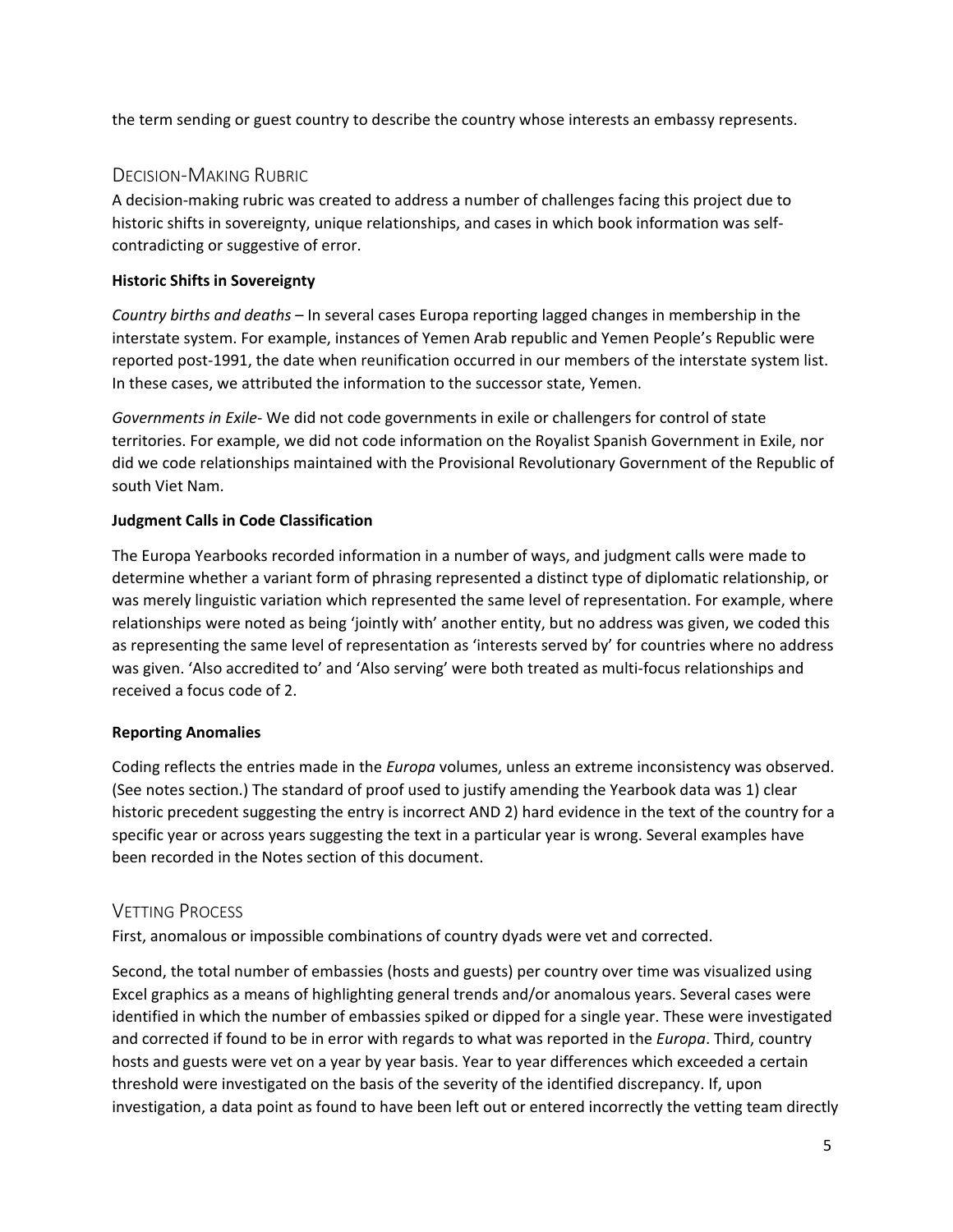edited the individual year worksheet in question, correcting the error and ensuring that it accurately matched with the data contained in the *Europa* volumes.

Third, the dyadic diplomatic relationships were examined visually over time, and single-year inconsistencies were noted. These included: embassies appearing, embassies disappearing, or embassies coded as out-country or unreciprocated for a singular instance in contradiction to a historic trend. As data had been coded annually, with a unique coder working per year, data inconsistencies of more than a single year were assumed reflective of the Yearbook data, rather than human error in this first round of vetting.

These observed inconsistencies were recorded, and checked against the Yearbooks to ensure the coded data represents the Yearbook entry as closely as possible.

Finally, data were vet at the level of representation to identify major changes or anomalies in the level of representation, such as Libya switching between an ambassador and a Secretary of People's Bureau in a particular country over time, or sudden increases in the level of representation between Cuba and the United States.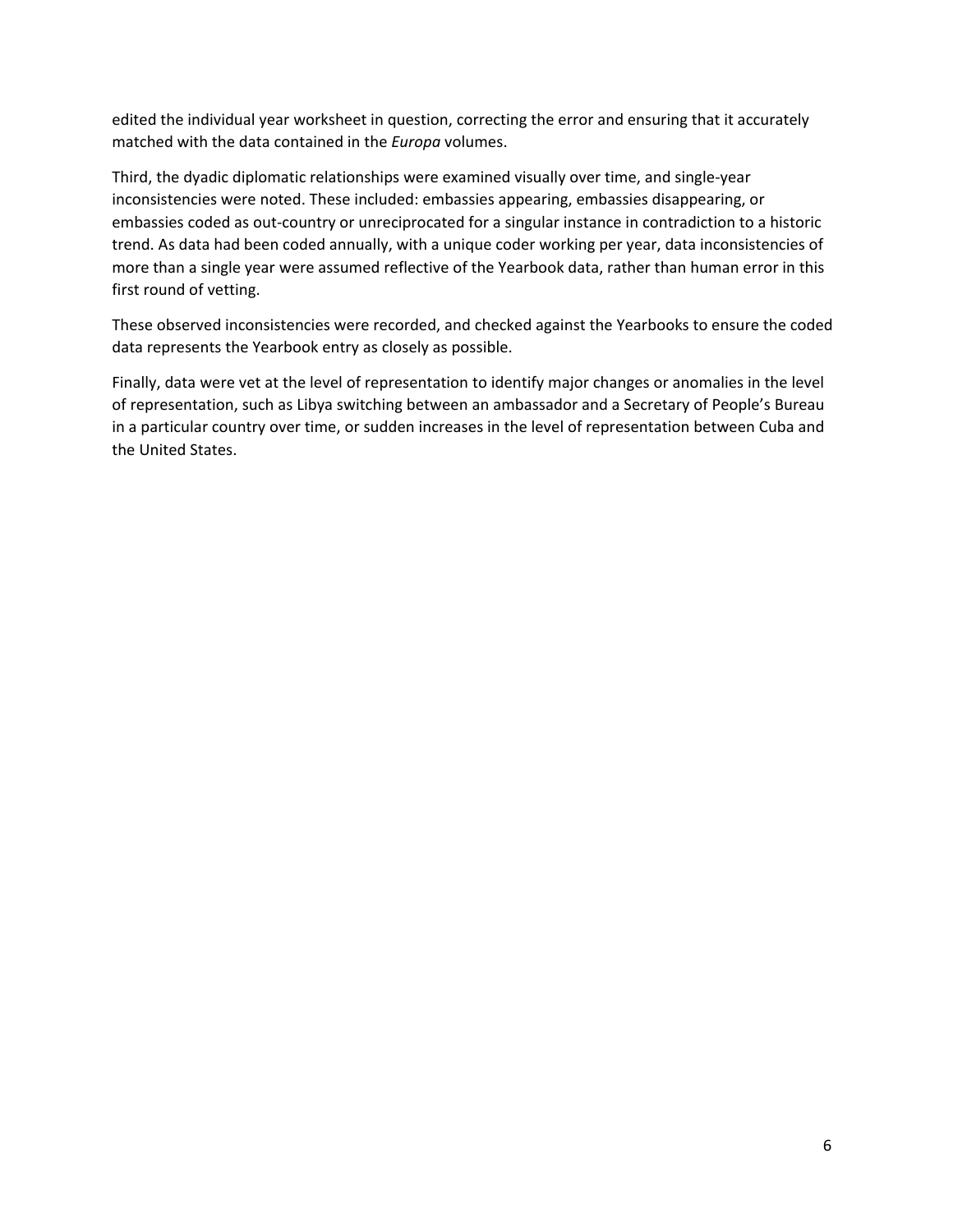### <span id="page-6-0"></span>DATASETS AND VARIABLES

#### <span id="page-6-1"></span>AVAILABLE FORMATS

Data are being released in the following format:

*Directed Dyad Years:* This data format contains data on simplified embassy and focus coding, level of representation, and location for directed dyads in each year.

#### <span id="page-6-2"></span>**VARIABLES**

#### <span id="page-6-3"></span>Condensed Directed Dyad Year

- 1. *Destination/Receiving/Host*: Country name from the Diplometrics country list
	- *Includes destination region and subregion, as determined by the United Nations Statistical Division's M49 standard*.
- 2. *Sending*/*Guest*: Country name from the Diplometrics country list
	- *Includes destination region and subregion, as determined by the United Nations Statistical Division's M49 standard*.
- 3. *Year*: Year in which relationship was observed. Note that *Europa World Year Book* volume lag by one year, so, for example, data for 2020 are reported in the 62nd edition of the *Europa World Year Book*, which was published in 2021.
- 4. *Location:* Records the location of the embassy
- 5. *Simplified Embassy Code:* Ordinal variable describing the level at which representation is maintained.

6-Ambassador, Nuncio, Secretary of the People's Bureau

- 5-Minister/Envoy
- 4-Charge d'affairs (note: we do not distinguish between *ad interim* and *en pied*)
- 3-Interest Desk
- 2-Interests Served by
- 1-Unknown
- 6. *Simplified Focus*: A categorical level variable describing the degree of focus a mission is able to devote to a relationship
	- 1 Single focus
	- 2 Multiple focus
	- 3 Expulsion, severance, recall, withdrawal
- 7. *Level of Representation*: an index of values from 0 to 1 calculated to combine the formal level of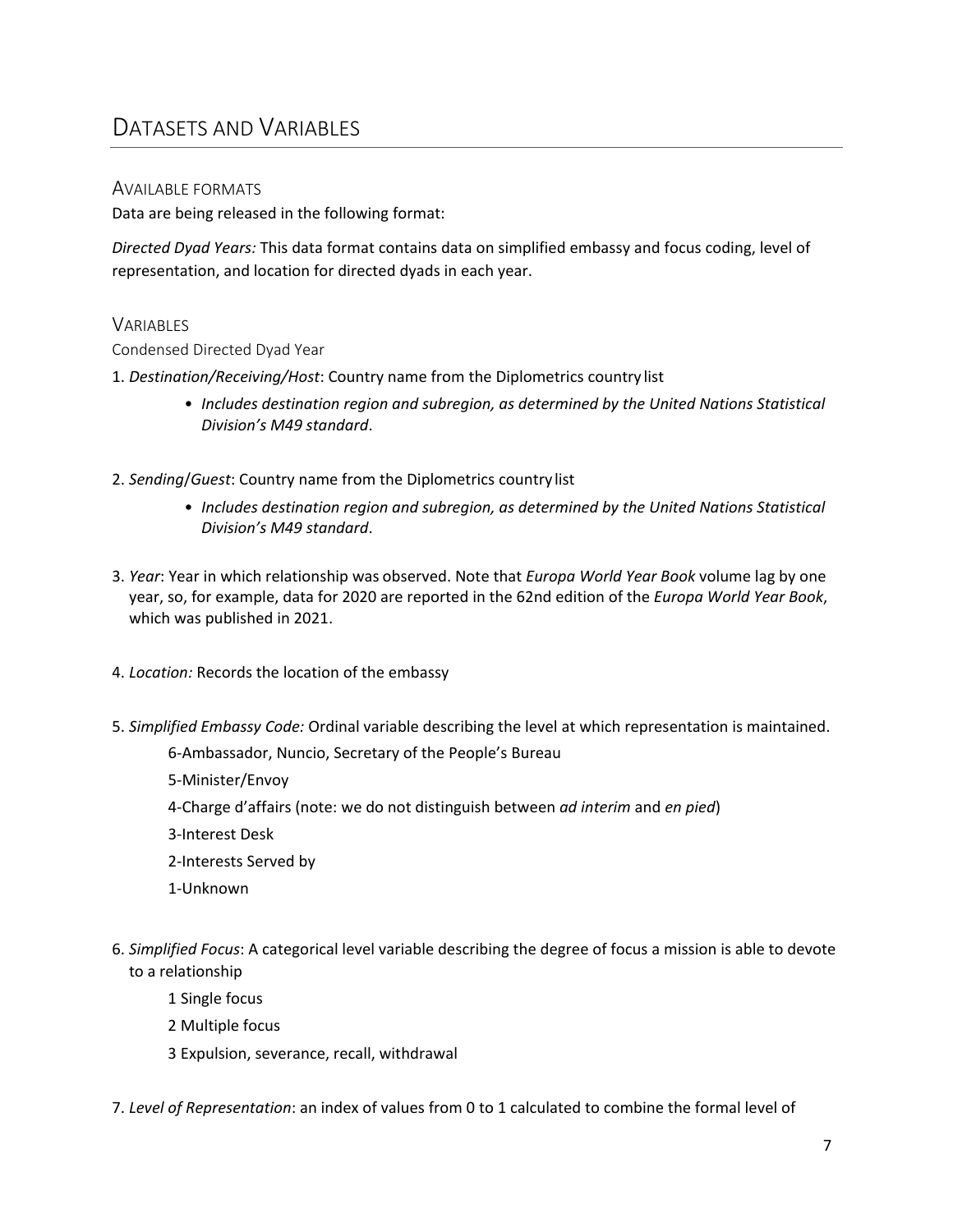accreditation with the focus devoted to that relationship

- 1 Ambassador, Nuncio, or Secretary of the People's Bureau; singular focus
- 0.75 Unknown, charge d'affairs, or minister; singular focus
- 0.5 Ambassador, Nuncio, Secretary of the People's Bureau, multiple focus
- 0.375 Unknown, Charge d'affairs, minister, multiple focus

0.125 – Interest desk

- 0.1 Interests served by
- 0.0 Expelled, Recalled, Withdrawn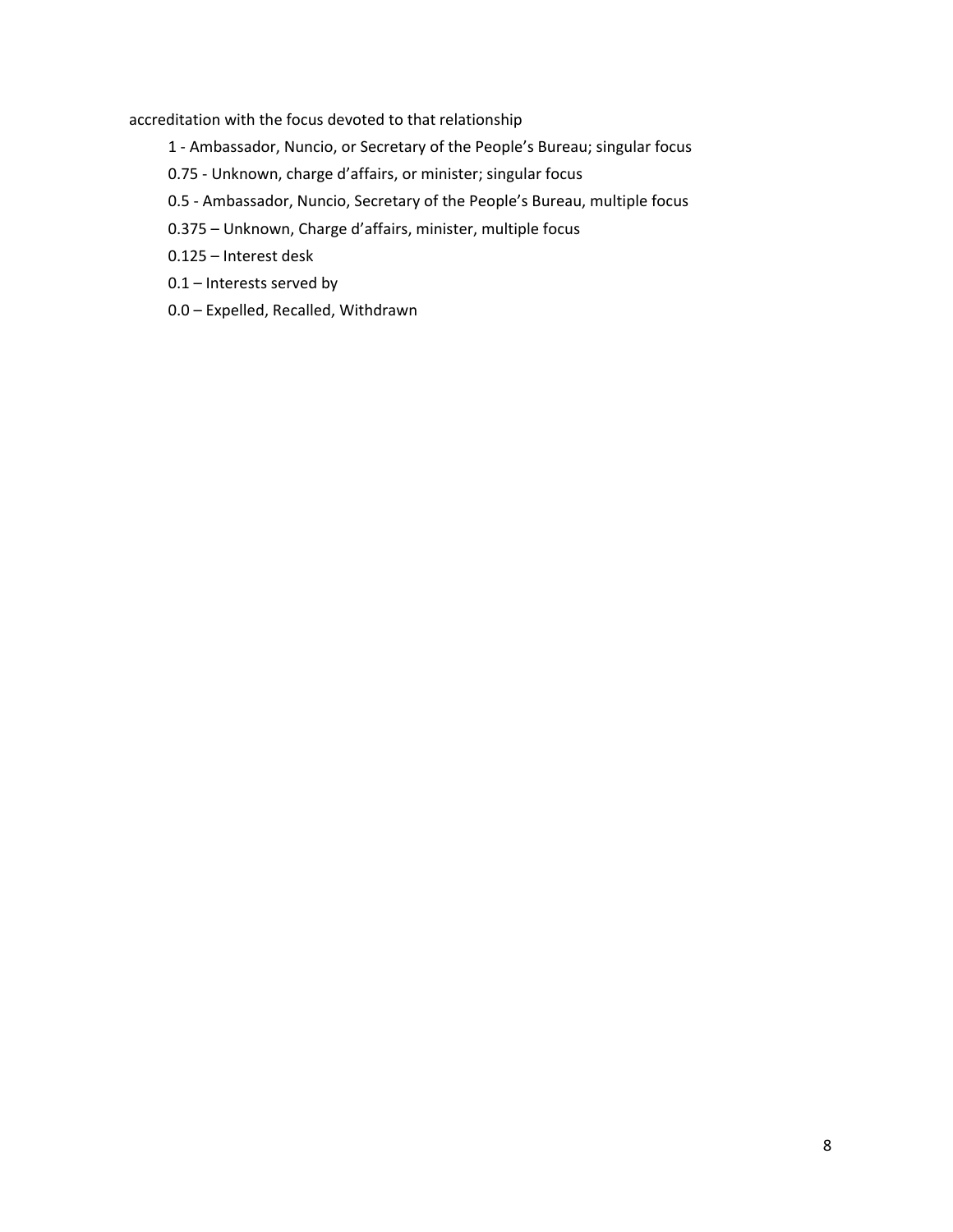#### <span id="page-8-1"></span><span id="page-8-0"></span>BOOK PHENOMENA

In addition to the limitations of this decision-making rubric in dealing with historic shifts and unique cases, and the potential for human error during the data input process, the *Europa* books themselves contain internal inconsistencies. There are several places in the texts in which the number of embassies sent or received by a given country fluctuates widely between years and a significant number of these in which the information for the first and third years of a three-year series are identical with a great variation in the middle year. A basic knowledge of the ebb and flow of embassy relations over time leads one to suspect that these progressions are erroneous. Moreover, there were a number of cases where the text of the books between one year and the next suggested an error within the books rather than a true change in representation. The coding team was unable to find any independent resources able to confirm or refute the *Europa* data, therefore in the absence of evidence within the texts to suggest an error, the data team recorded the data as reported in the books. It is therefore important for anyone using the data to recognize that while it is a reasonably sound representation of embassy relations as recorded by *Europa*, it is unlikely to be completely accurate from a historical standpoint. Below are descriptions and examples of cases where the coding team made judgment calls in order to try and provide the most reasonable reflection of embassy relationships overtime.

#### **Specific Instances of Book Inconsistencies:**

**Uruguay and Greece:** In 1972 and 1973, the Greek embassy serving Uruguay is listed with the following entry: Missiones1481 Buenos Aires (E). However, the entry in 1971 and 1974 list the same address but specify Montevideo, and there was no historic trend to suggest that the embassy was located in Brazil. Therefore, we assumed the books to be in error and coded this relationship as an in country embassy.

**Republic of Viet Nam and Poland:** The book entry in 1960 for the Polish representative in Viet Nam reads: "Viet-Nam, Republic of: [individual's name] Hanoi (CA). As Poland very consistently maintained a representative to the Democratic Republic of Viet Nam, and because Hanoi is in North Viet Nam, we interpreted this as an error in the books and coded the relationship as existing between the Democratic Republic of Viet Nam and Poland rather than the republic of Viet Nam.

**Egypt and Bangladesh 1962:** All entries for Egypt in 1962 were entered in a paragraph describing diplomatic relations with no location listed for the representative. For this reason, all relations in Egypt in this year are given a negative code although entries for 1961 and 1963 do not share this pattern and are coded normally. Bangladesh shares a similar pattern in 1962.

#### **Other coding associated with inconsistencies:**

When vetting, it was noted that the following codes were associated with a larger number of anomalous appearances and disappearances across time: Ambassador (Vacant), Only the country name given, Only the level of representation given (E) or (L) given and no location identified. The question of whether they are correctly coded or represent cases that should be deleted has not been extensively studied. Future updates will address this issue.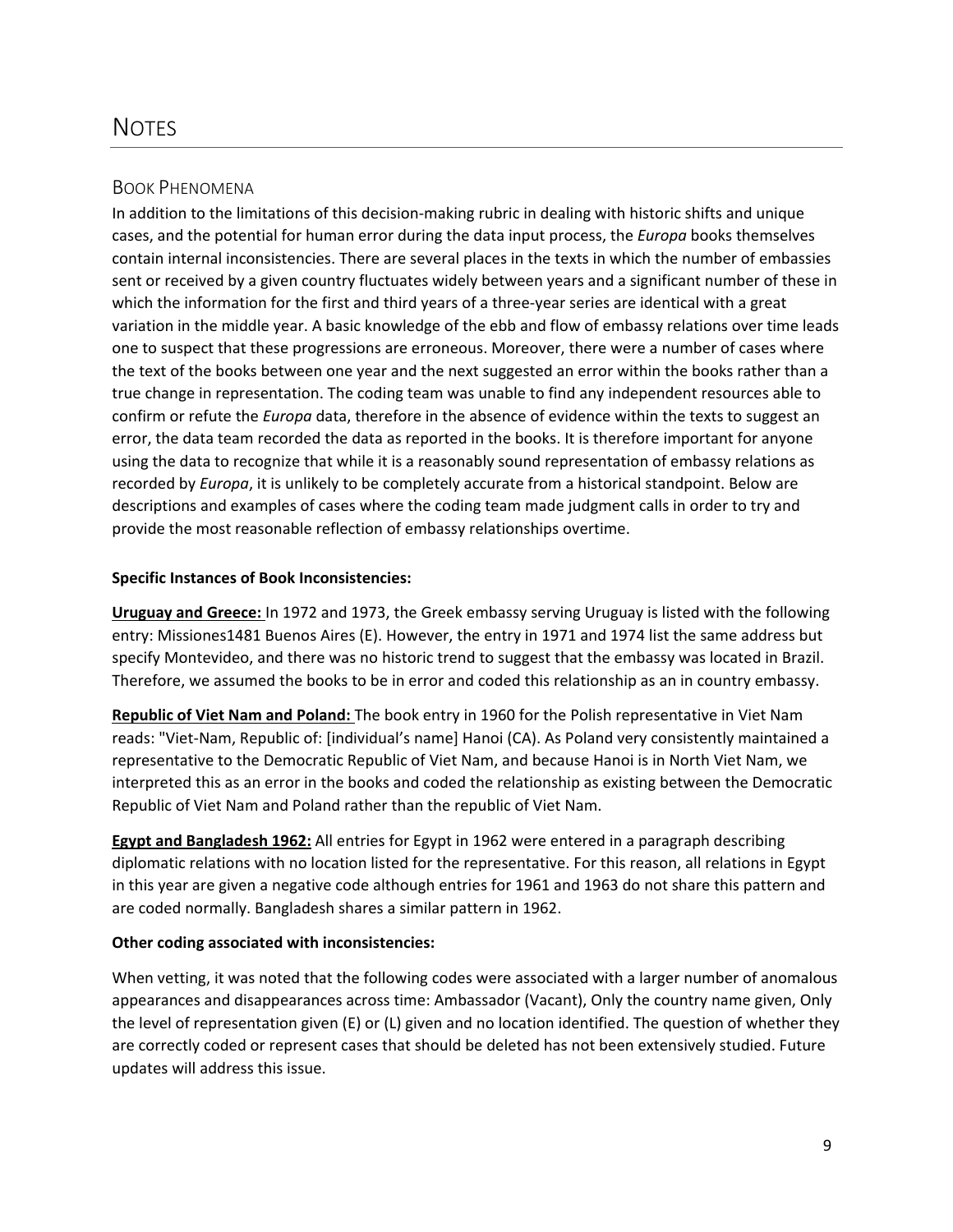#### *Europa* **Multiple Focus Reporting:**

In addition to erroneously reported location of embassies and level of representation/omittance of representation, the *Europa* books changed the language used to report the degree of focus for some embassies between 1968 and 1981. During this period there was an increased number of embassies labeled as "also accredited to", resulting in a Focus code of 2; however, this label was dropped for a significant number of embassies starting in 1982, altering the Focus code to 1. The team found more than 50 instances in 1981 and 1982 in which embassies had the same Ambassador (by name) and same physical location (by address) yet differed in the label of "also accredited to." The coding team made the judgement call to maintain consistency with *Europa* reporting and to note the inconsistency here. One example follows, and the graph illustrating the number of multiple focus (2) entries over time can be found below.

**U.S.S.R-Benin:** In 1981, according to *Europa*, the Benin embassy in the U.S.S.R. was headed by Ambassador Armand Monteiro at Leninsky pr. 148, kv. 121-124 and also accredited to the German Democratic Republic and Poland. In 1982, according to *Europa*, the Benin embassy in the U.S.S.R. was headed by Ambassador Armand Monteiro at Leninsky pr. 148, kv. 121-124 but not accredited to any other countries.



<span id="page-9-0"></span>*Yemen* – Yemen was two separate countries until 1990, at which time the Yemen Arab Republic and Yemen People's Republic united to become "Yemen". In certain cases, Europa continued to report relations with both entities after unification. We elected to code these instances as a unified Yemen. Other pre-1990 entries may use the terms "North Yemen" or "Yemen Sanaa" in reference to the Yemen Arab Republic and "South Yemen" or "Yemen Aiden" to refer to the Yemen People's Republic. Additionally, in the 1960s, entries for The Kingdom of Yemen were coded as the Yemen Arab Republic.

*Yugoslavia/Serbia & Montenegro/Serbia* – The state of Yugoslavia existed between 1918 and 1992, at which point it broke into a collection of smaller states. The largest of these was "Serbia & Montenegro", which existed until 2006, when Montenegro became an independent state and the remaining country became simply "Serbia". Confusion may arise from the fact that "Serbia & Montenegro" is sometimes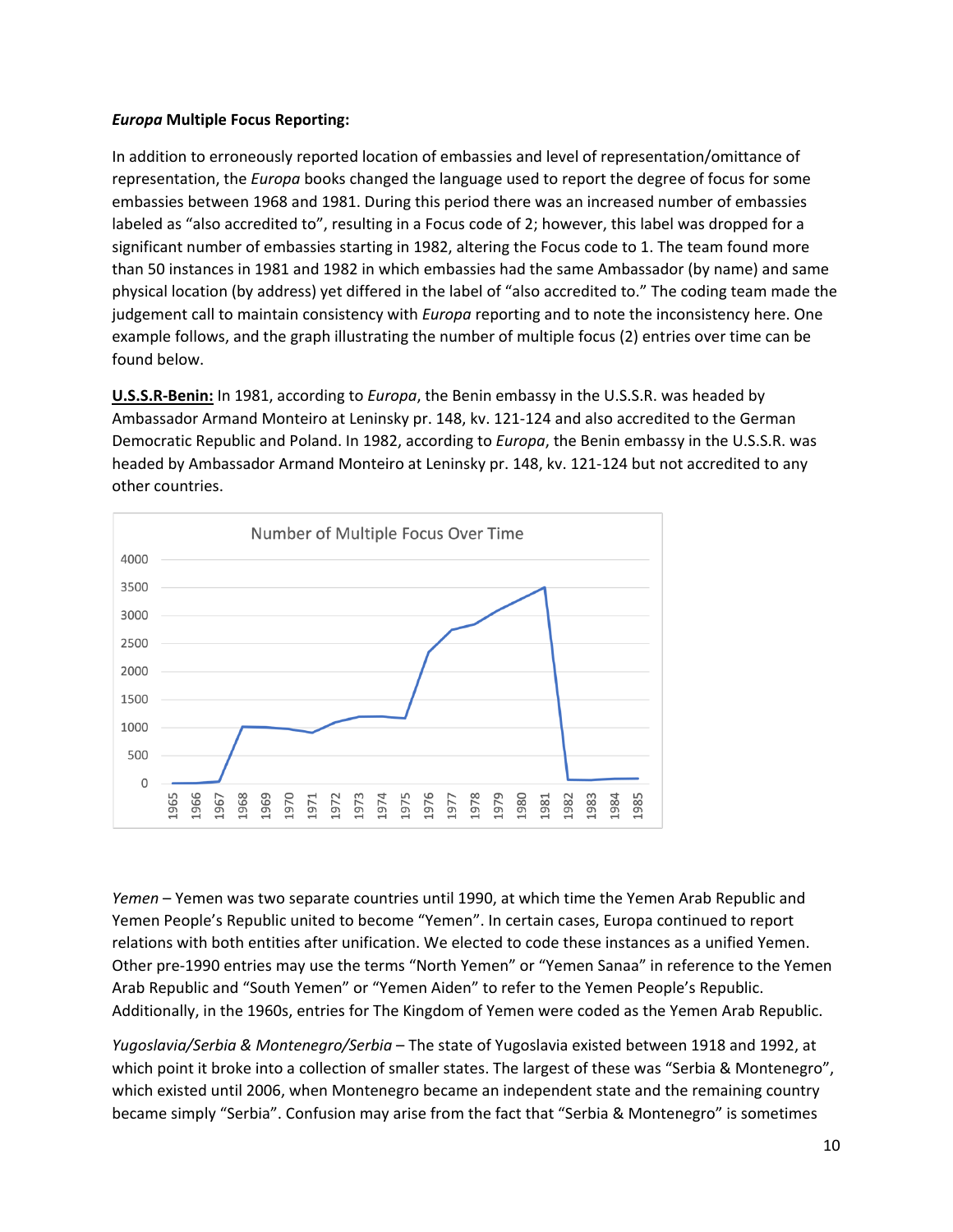referred to in the *Europa* volumes as the "Federal Republic of Yugoslavia".

*Viet Nam* – Like Yemen, the modern state of Viet Nam was two separate countries between 1954 and 1975: the "Viet Nam, Republic of" (also called "South Viet Nam") and "Viet Nam, Democratic Republic of" (also called "North Viet Nam"). From 1975 onward, *Europa* entries may continue under either name but were all coded for the unified "Viet Nam" listing. Between 1968 and 1975 a number of communist countries were listed in the *Europa* series as maintaining relations with the Provisional Revolutionary Government of the Republic of South Viet Nam (which was associated with North Viet Nam). By 1975 this entity effectively became the ruling party in South Viet Nam, and oversaw the reunification of the country. The decision was made to not code this entity as a legitimate government.

*Cambodia* – During the decade of the 1980s, a series of rival governments claimed authority in Cambodia, including the Coalition Government of Democratic Kampuchea (CGDK). Various states granted recognition to these rival factions, resulting in some confusion in regards to which countries had legitimate diplomatic presence in Cambodia at the time. During the period of reunification (1991-1993) countries that recognized the entity known as the Supreme National Council transferred their recognition to the unified country of Cambodia once it came into existence. Likewise, the countries recognizing the Government of Cambodia also continued to do so once a unity government was formed. This differentiates this case from that of Viet Nam in which the war signaled a shift in the diplomatic alignment of the country. As this represented a case of reunification, we elected to code recognition of both entities as legitimate during the years in which they existed.

#### <span id="page-10-0"></span>UNIQUE RELATIONSHIPS

*Libya* – Representatives frequently listed as "Secretary of People's Bureau" or similar term not seen elsewhere. Coding was done accordingly, with the distinct "06" based code (including 106, 26, 126 variations). In practice, however, these representatives are considered functionally equivalent to ambassadors.

*Palestine* – A unique case in the world system, Palestine enjoys limited autonomy without full diplomatic recognition as a sovereign state. Many of the *Europa* volumes include entries for Palestine (both as a sending and receiving state) but it was the decision of the data team not to code any information in regards to Palestine. It will be incorporated in the next update of the data.

*Vatican City / Holy See* – The Vatican represents a unique case in terms of diplomatic relations. Firstly, the great majority of its representatives bear the title of "nuncio" (often with one of several prefixes). While the coding team's research indicates that these individuals are functionally identical to ambassadors, it was decided to record them under a unique code based on the supposition thatthey could always be consolidated at a later point if desired. The other unique aspect regarding the Vatican is that embassies to the Holy See are nearly always physically located *outside* the boundaries of the country but nonetheless *inside* the same city – Rome. Originally the coding team was treating these missions like any other, recording them as outside of the hosting country, but it was realized that this was a rather misleading manner of representing what is in fact very close proximity. Therefore, it was decided that for the purposes of the Vatican, embassies in Rome were considered to be "in-country."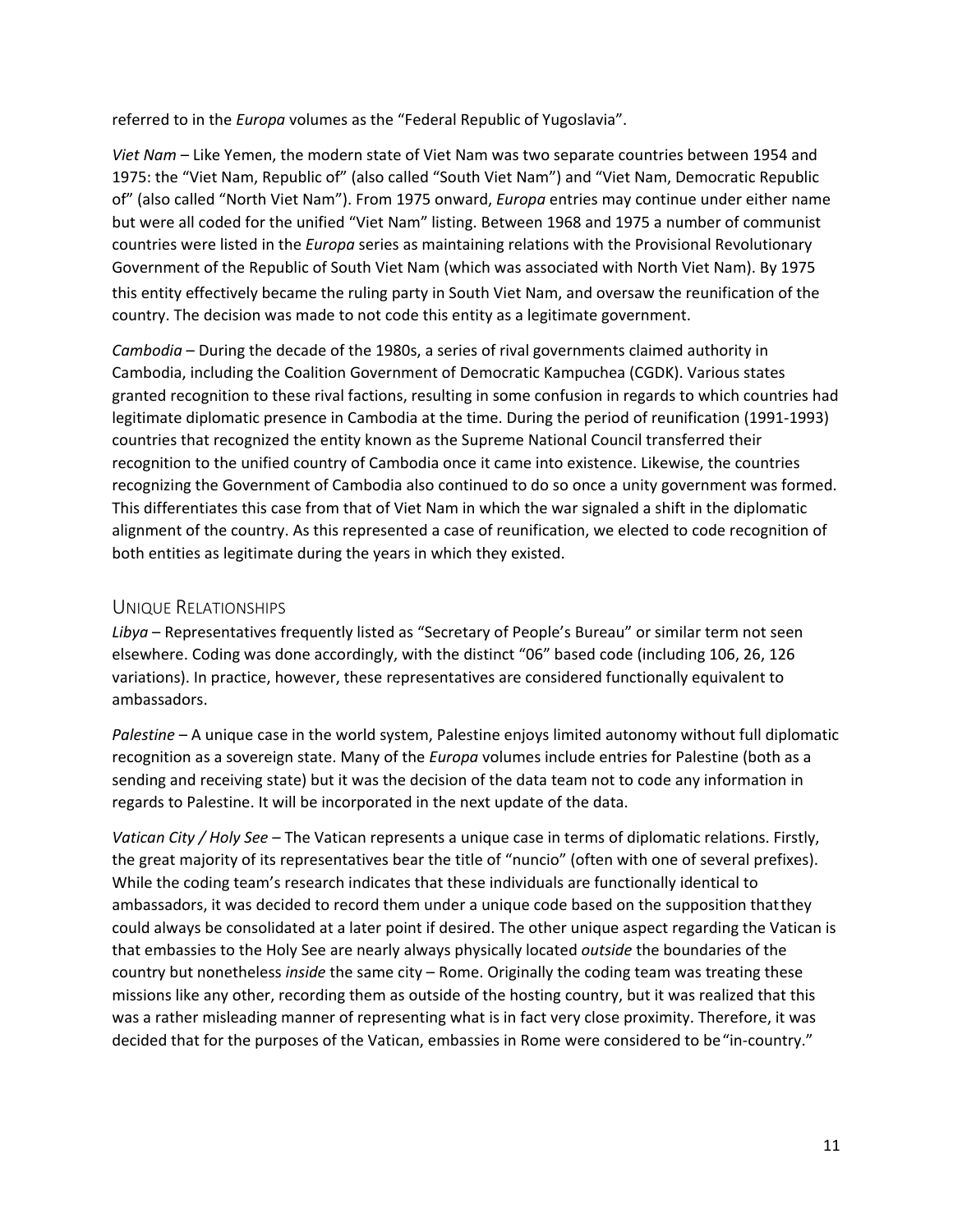### <span id="page-11-0"></span>SUMMARY STATISTICS

The following table presents frequency tables for the variables used in the simplified embassy and focus codes as of 2013.

#### *Embassy Code*

| Code           | <b>Frequency</b> | Percent |  |
|----------------|------------------|---------|--|
| 6              | 297,800          | 85.94   |  |
| 5              | 21,646           | 6.25    |  |
| 4              | 2,506            | 0.72    |  |
| 3              | 211              | 0.06    |  |
| $\overline{2}$ | 324              | 0.09    |  |
| 1              | 24,025           | 6.93    |  |

*Focus Code*

| Code | <b>Frequency</b> | Percent |
|------|------------------|---------|
| 1    | 330,291          | 95.32   |
| 2    | 15,160           | 4.38    |
|      | 1,061            | 0.31    |

#### *Level of Representation*

| Code  | <b>Frequency</b> | Percent |
|-------|------------------|---------|
| 1     | 283,422          | 81.79   |
| 0.75  | 46,766           | 13.5    |
| 0.5   | 13,778           | 3.98    |
| 0.375 | 959              | 0.28    |
| 0.125 | 207              | 0.06    |
| 0.1   | 319              | 0.09    |
|       | 1,061            | 0.31    |

*Figure 1: Embassies by Type over Time*

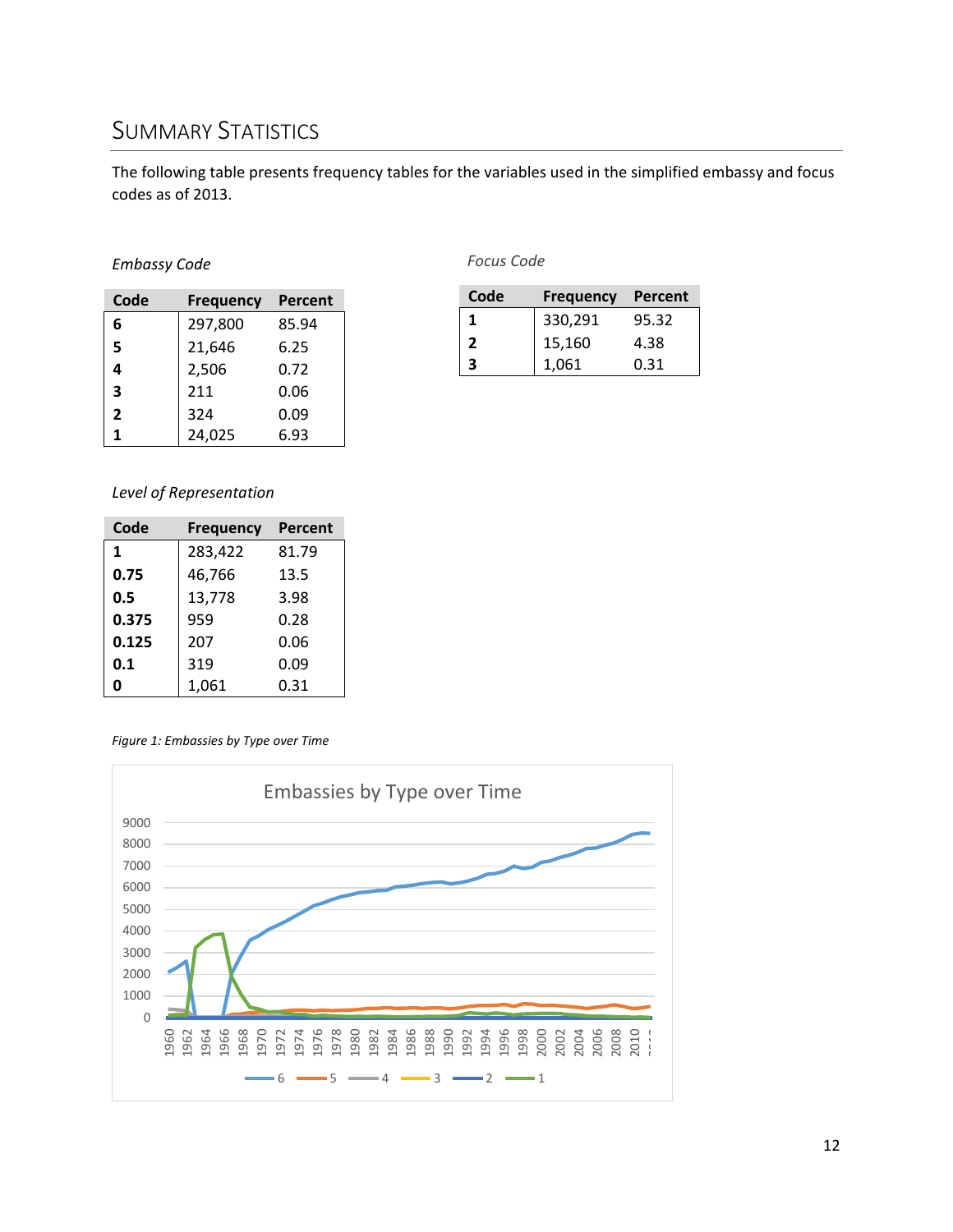### <span id="page-12-0"></span>COMPARISON WITH CORRELATES OF WAR DATA



Above, we have included a visual comparison of our condensed form data with the data released in the most recent update of the work completed by Singer and Small in 5-year increments. Because our data differentiate ambassadorial relationships with regards to location or the head of mission rather than simply the building, the significant increase in the number of embassies observed in their data does not exist in the most recently collected data.

Singer and Small's original effort to record patterns of diplomatic representation globally marked an important effort to identify patterns in diplomatic relationships over time. By building on that effort, collecting data at a yearly level, disaggregating to capture as much representational variety as possible, and extending the data set to 2013, we have built upon these foundations to provide researchers with access to data which represents trends in diplomatic representation over time up to the current date. We have also created a new measure of level of representation which will enable researchers to better consider level of representation in their analyses. Work in this area is ongoing and we hope to update and improve upon this measure in future iterations.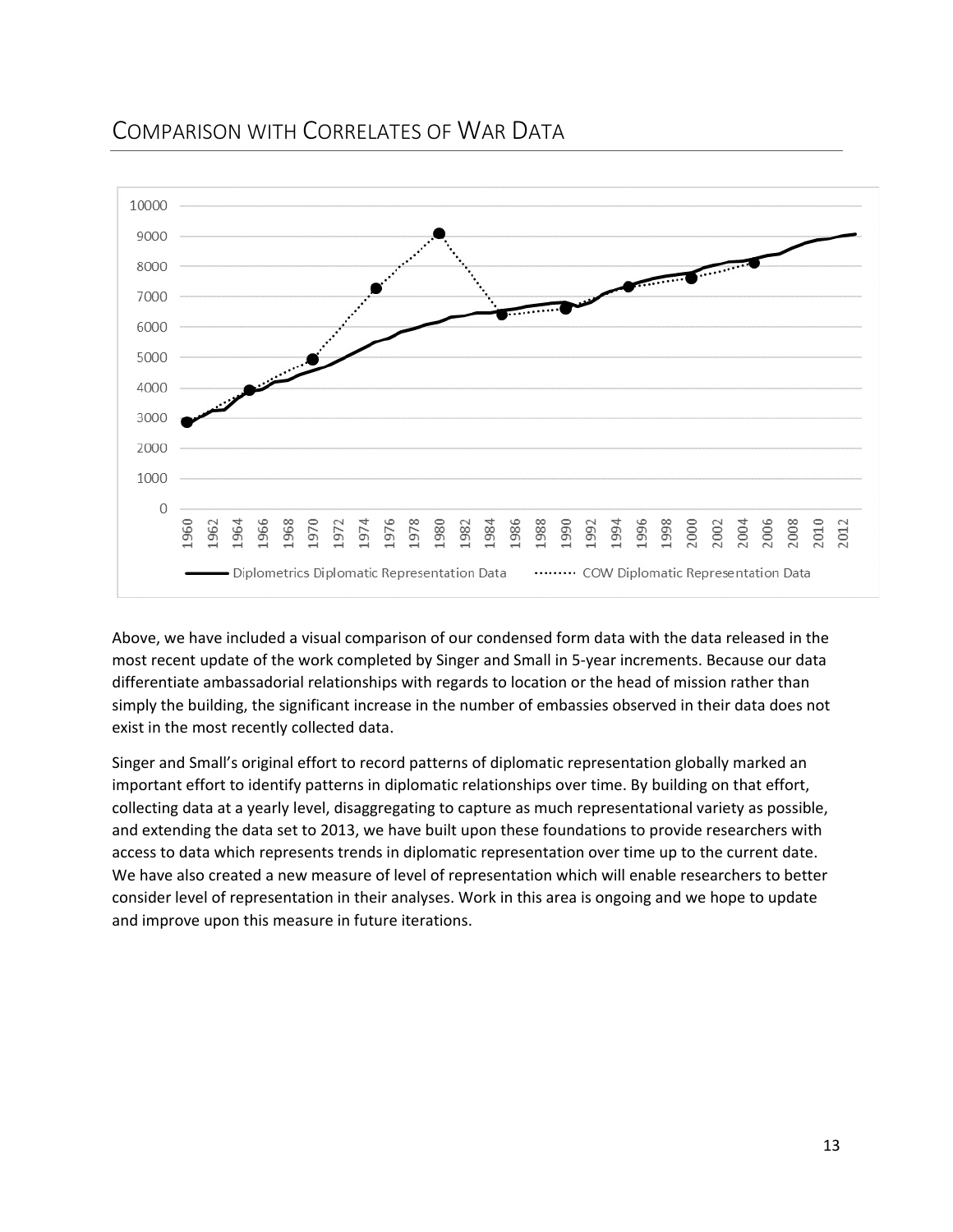### <span id="page-13-0"></span>**REFERENCES**

Bayer, Resat. 2006. "Diplomatic Exchange Dataset 2006 v.1." [http://www.correlatesofwar.org/COW2%20Data/Diplomatic/Diplomatic\\_Exchange\\_2006v1\\_cod](http://www.correlatesofwar.org/COW2%20Data/Diplomatic/Diplomatic_Exchange_2006v1_cod) ebook.pdf.

Moyer, Jonathan, David Bohl, and Sara Turner. 2014. "Members of the Interstate System Codebook." Denver, CO: Frederick S. Pardee Center for International Futures, Josef Korbel School of International Studies, University of Denver.

- Moyer, Jonathan D., Sara Turner, and Collin J. Meisel, "What are the drivers of diplomacy? Introducing and testing new annual dyadic measures of diplomatic exchange," *Journal of Peace Research* 58, no. 6 (2021): 1300–1310.
- Singer, David J., and Melvin Small. 1966. "The Composition and Status Ordering of the International System, 1815-1940." *World Politics* 18 (2): 236–82.
- ———. 1973. "The Diplomatic Importance of States, 1816-1970: An Extension and Refinement of the Indicator." *World Politics* 25 (4): 577–99.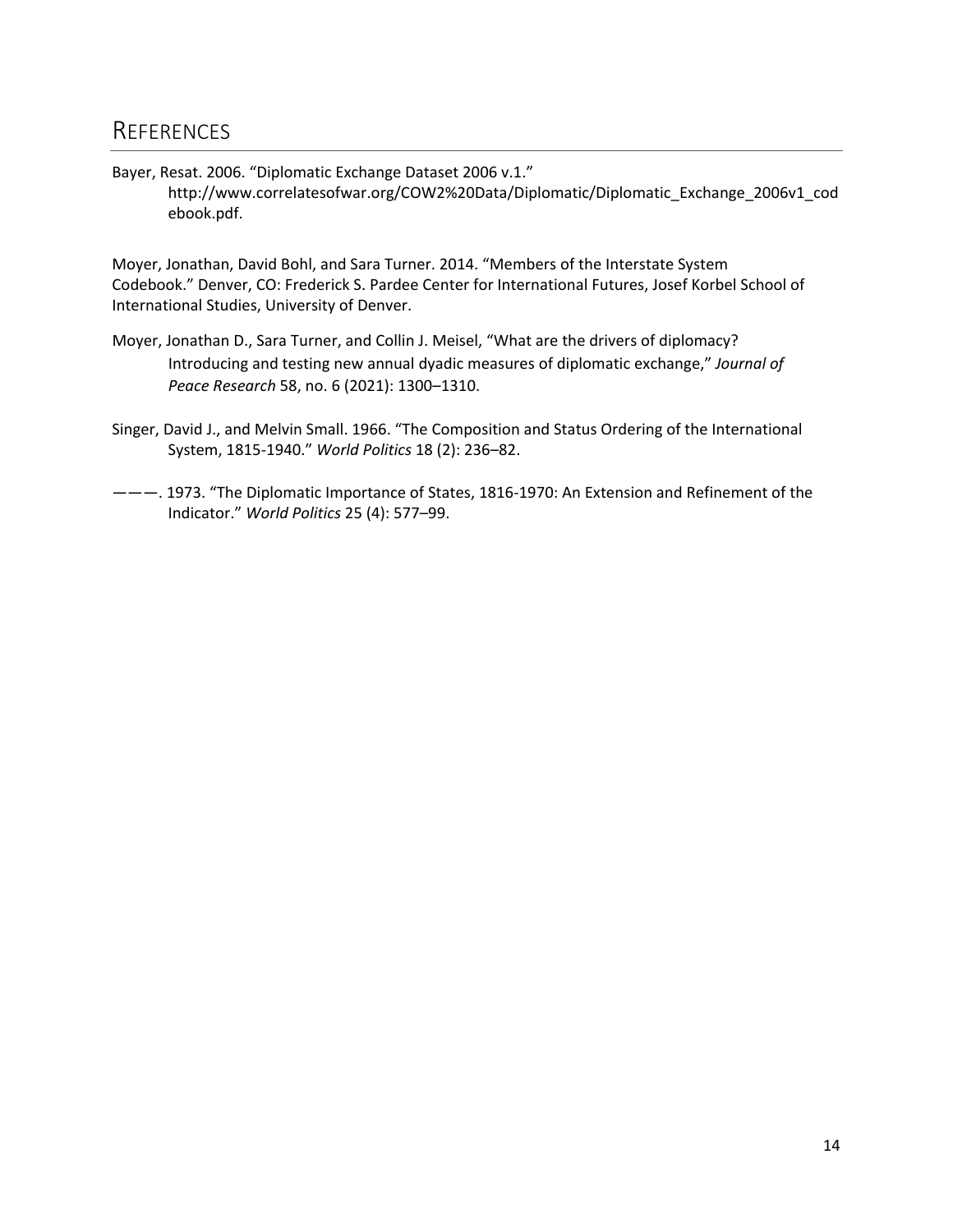### <span id="page-14-0"></span>APPENDICES:

#### <span id="page-14-1"></span>APPENDIX A: SOURCEBOOKS

| Year | Title                      | Number of<br><b>Volumes</b> | Edition | <b>Publisher</b>           | Location |
|------|----------------------------|-----------------------------|---------|----------------------------|----------|
| 2020 | The Europa world year book | 3                           | 62nd    | Europa Publications        | London   |
| 2019 | The Europa world year book | 3                           | 61st    | <b>Europa Publications</b> | London   |
| 2018 | The Europa world year book | 3                           | 60th    | <b>Europa Publications</b> | London   |
| 2017 | The Europa world year book | 3                           | 59th    | Europa Publications        | London   |
| 2016 | The Europa world year book | 3                           | 58th    | <b>Europa Publications</b> | London   |
| 2015 | The Europa world year book | 3                           | 57th    | <b>Europa Publications</b> | London   |
| 2014 | The Europa world year book | 3                           | 56th    | <b>Europa Publications</b> | London   |
| 2013 | The Europa world year book | 2                           | 55th    | <b>Europa Publications</b> | London   |
| 2012 | The Europa world year book | $\overline{2}$              | 54th    | <b>Europa Publications</b> | London   |
| 2011 | The Europa world year book | $\overline{2}$              | 53rd    | <b>Europa Publications</b> | London   |
| 2010 | The Europa world year book | 2                           | 52nd    | <b>Europa Publications</b> | London   |
| 2009 | The Europa world year book | $\overline{2}$              | 51st    | <b>Europa Publications</b> | London   |
| 2008 | The Europa world year book | 2                           | 50th    | <b>Europa Publications</b> | London   |
| 2007 | The Europa world year book | $\overline{2}$              | 49th    | <b>Europa Publications</b> | London   |
| 2006 | The Europa world year book | $\overline{2}$              | 48th    | <b>Europa Publications</b> | London   |
| 2005 | The Europa world year book | 2                           | 47th    | <b>Europa Publications</b> | London   |
| 2004 | The Europa world year book | $\overline{2}$              | 46th    | <b>Europa Publications</b> | London   |
| 2003 | The Europa world year book | 2                           | 45th    | <b>Europa Publications</b> | London   |
| 2002 | The Europa world year book | $\overline{2}$              | 44th    | <b>Europa Publications</b> | London   |
| 2001 | The Europa world year book | 2                           | 43rd    | Europa Publications        | London   |
| 2000 | The Europa world year book | 2                           | 42nd    | <b>Europa Publications</b> | London   |
| 1999 | The Europa world year book | $\overline{2}$              | 41st    | <b>Europa Publications</b> | London   |
| 1998 | The Europa world year book | 2                           | 40th    | <b>Europa Publications</b> | London   |
| 1997 | The Europa world year book | 2                           | 39th    | <b>Europa Publications</b> | London   |
| 1996 | The Europa world year book | $\overline{2}$              | 38th    | <b>Europa Publications</b> | London   |
| 1995 | The Europa world year book | 2                           | 37th    | <b>Europa Publications</b> | London   |
| 1994 | The Europa world year book | 2                           | 36th    | <b>Europa Publications</b> | London   |
| 1993 | The Europa world year book | 2                           | 35th    | <b>Europa Publications</b> | London   |
| 1992 | The Europa world year book | $\overline{2}$              | 34th    | Europa Publications        | London   |
| 1991 | The Europa world year book | 2                           | 33rd    | <b>Europa Publications</b> | London   |
| 1990 | The Europa world year book | 2                           | 32nd    | Europa Publications        | London   |
| 1989 | The Europa world year book | 2                           | 31st    | <b>Europa Publications</b> | London   |
| 1988 | The Europa world year book | $\overline{2}$              | 30th    | <b>Europa Publications</b> | London   |
| 1987 | The Europa world year book | 2                           | 29th    | <b>Europa Publications</b> | London   |
| 1986 | The Europa world year book | 2                           | 28th    | <b>Europa Publications</b> | London   |
| 1985 | The Europa world year book | $\overline{2}$              | 27th    | <b>Europa Publications</b> | London   |
| 1984 | The Europa world year book | 2                           | 26th    | <b>Europa Publications</b> | London   |
| 1983 | The Europa world year book | 2                           | 25th    | <b>Europa Publications</b> | London   |
| 1982 | The Europa world year book | 2                           | 24th    | <b>Europa Publications</b> | London   |
| 1981 | The Europa world year book | 2                           | 23rd    | <b>Europa Publications</b> | London   |
|      |                            |                             |         |                            |          |